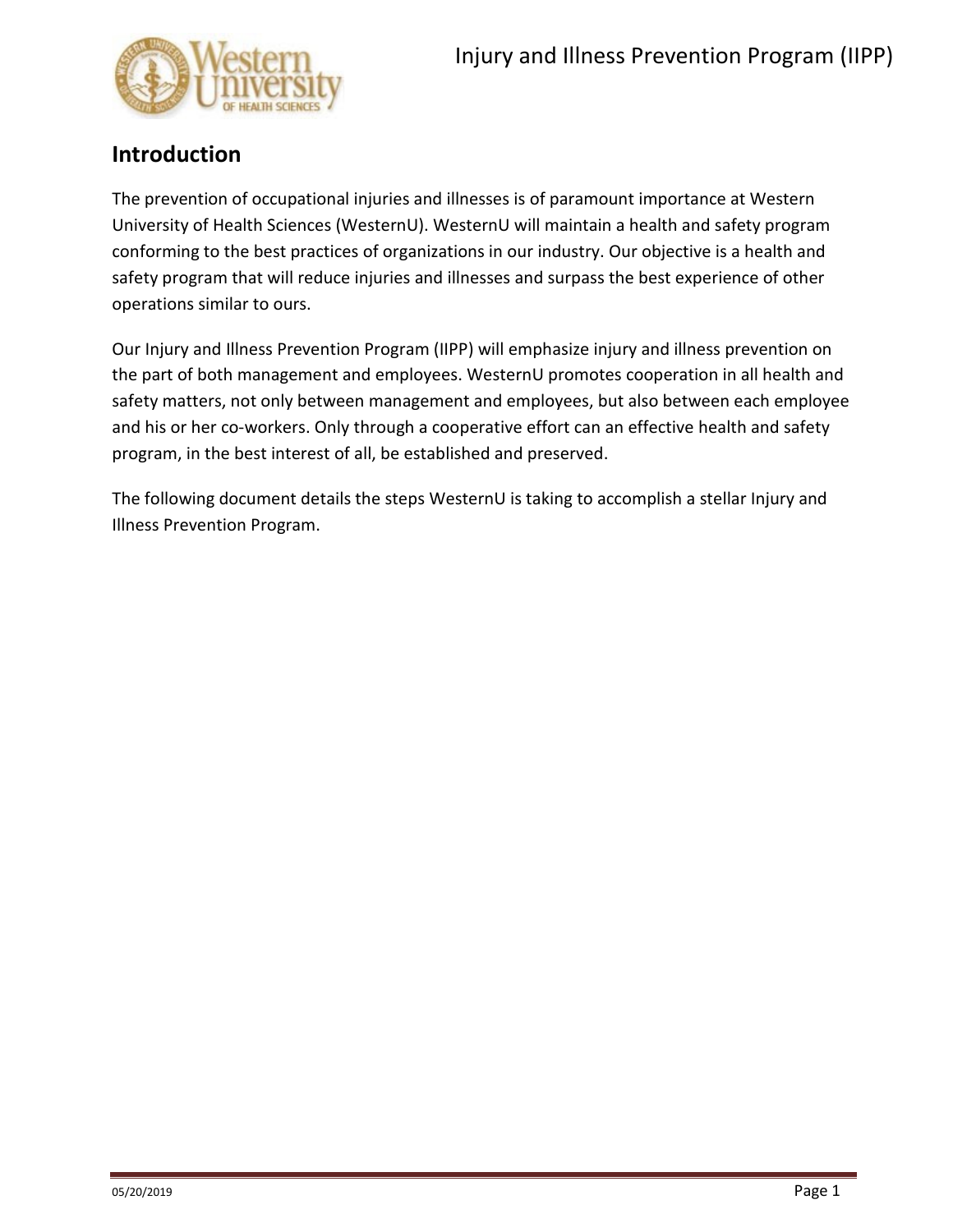

# **Table of Contents**

- **1. Purpose and Scope**
- **2. Responsibilities**
- **3. Compliance**
- **4. Communication**
- **5. Hazard Identification and Evaluation**
- **6. Accident Reporting/Investigation**
- **7. Hazard Correction**
- **8. Training and Instruction**
- **9. Recordkeeping**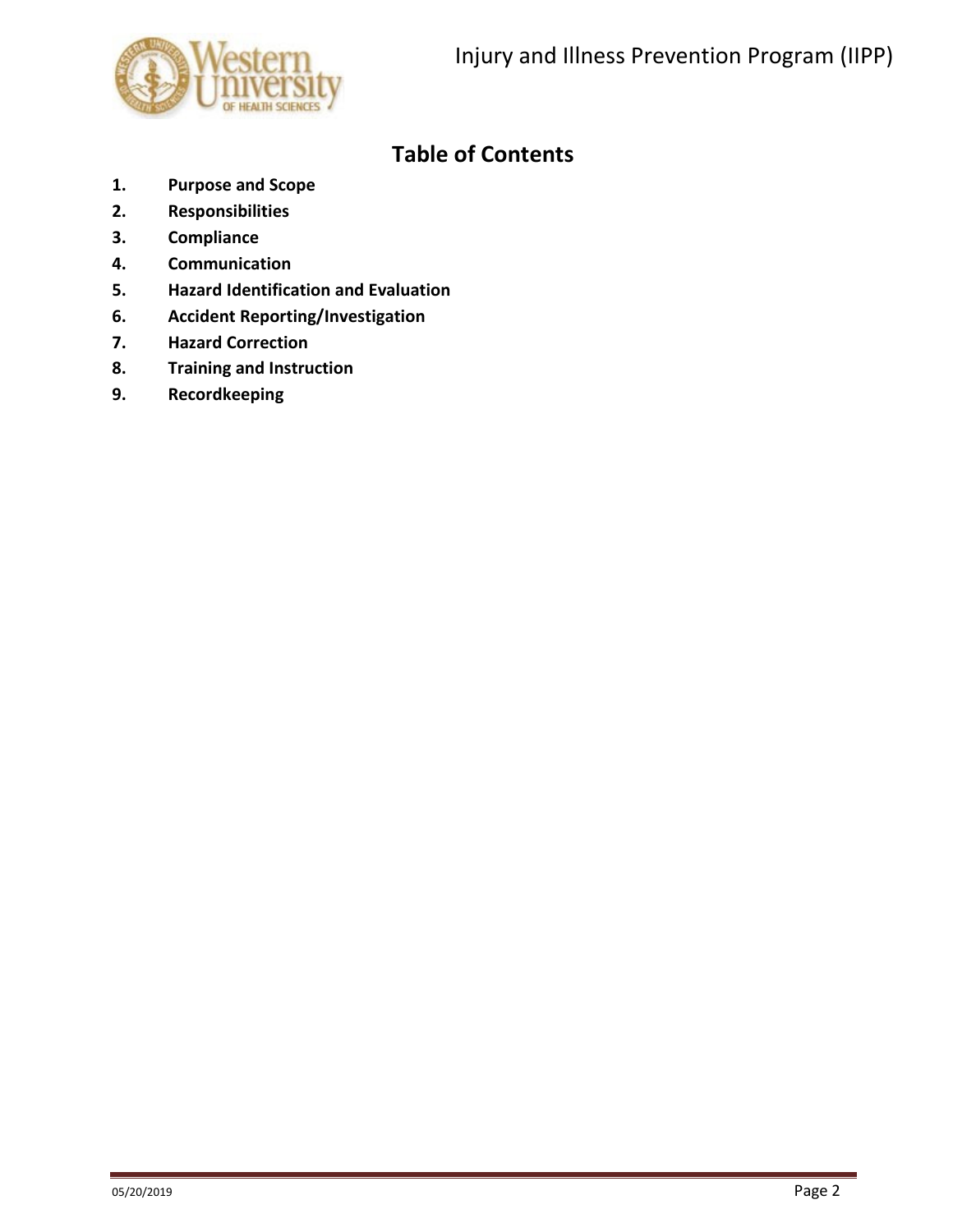

# **1. Purpose and Scope:**

Western University of Health Sciences (WesternU) is committed to maintaining a safe and healthful environment for its employees, students, and guests. In accordance with the Cal/OSHA requirement (California Code of Regulation, Title 8, Section 3203), WesternU has adopted an Injury and Illness Prevention Program (IIPP), which includes specific requirements for program responsibility, compliance, communications, hazard assessment, accident/exposure investigations, hazard correction, training, and recordkeeping. The IIPP: WesternU, Pomona:

- Identifies the Person(s) responsible for implementation and maintenance of the program.
- Provides procedures for identifying and evaluating hazards and unsafe conditions
- Communicates with employees regarding health and safety matters
- Develops work practices to ensure compliance strategies
- Provides employee training programs
- Maintains proper documentation/recordkeeping for health and safety programs
- Develops procedures for correcting hazards and unsafe conditions

## **2. Responsibilities:**

The University Chief Operating Officer (COO) is ultimately responsible for the effective implementation of the University's Environmental Health & Safety (EH&S) programs, including the Injury and Illness Prevention Program (IIPP) at all facilities under WesternU control. General policies, which govern the activities and responsibilities of the EH&S program, are established under the authority of the COO.

### **2.1 Program Administrator**

As designated by the COO, the individual with responsibility for implementing the IIPP is the Executive Director of University Compliance, hereafter referred to as the Program Administrator. The Program Administrator has the authority to implement all provisions of this program. All university employees are responsible for supporting the program and for working safely and maintaining a safe and healthful work environment. All managers, supervisors and lead personnel are responsible for implementing and maintaining the IIPP in their work areas and for answering worker questions about the Program.

### **2.2 Environmental Health & Safety (EH&S)**

• Provides consultation to all levels of WesternU employees regarding program compliance on issues such as hazard identification and evaluation; recommend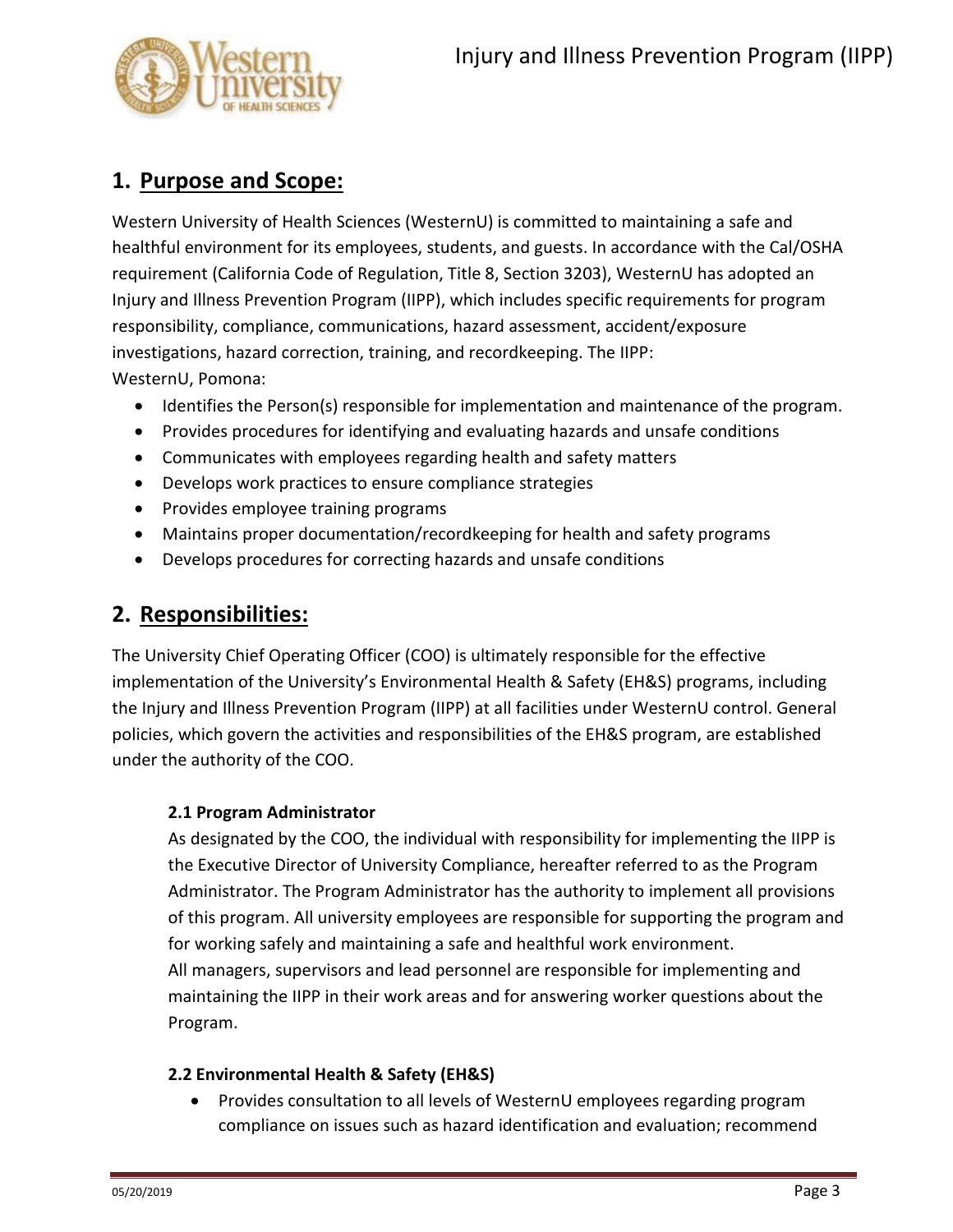

procedures for correcting unsafe conditions; determining appropriate systems for communicating with employees; providing information for regularly scheduled safety meetings and employees training programs; discuss/recommend compliance strategies, and recordkeeping requirements to ensure overall compliance

- Assists in the development of operating unit specific templates to assist in implementing an effective IIPP specific to a given area
- Provides centralized monitoring of campus-wide activities in the areas of environmental compliance, biological safety, fire safety, chemical hygiene, emergency preparedness, hazard communication, hazard identification, hazardous materials management, industrial hygiene, occupational safety, sanitation, and safety education and training

### **2.3 Department Heads/Deans/Directors**

These individuals have the primary responsibility for ensuring that the program is implemented and maintained in their particular areas of responsibility. They must be knowledgeable of the program contents and requirements to ensure compliance with the program. To accomplish this, they shall:

- Ensure individuals under their management have the authority to implement appropriate health and safety procedures, practices and programs
- Have adequate funding for health and safety programs, practices, and equipment
- Coordinate with EH&S to address any safety concerns

### **2.4 Principal investigators (PI)/supervisors/managers/administrators**

Supervisors are key figures in WesternU's IIPP implementation. It is important that they establish and maintain safe and healthful working conditions, and correct unsafe behaviors and conditions in a timely manner. They should:

- Make sure hazardous conditions are corrected in a timely manner
- Report and investigate all incidents and accidents within their areas of responsibilities to determine causes and take corrective/preventive action
- Ensure that health and safety practices are consistent throughout the work area and that specific training is provided and documented
- Educate their staff on expected general, and area specific, health and safety practices; documents the training and forwards a copy of the documentation to EH&S for record keeping
- Encourage employees to report safety concerns without fear of reprisal
- Make sure Standard Operating Procedures (SOPs) are created for high risk activities

#### **2.5 Employee/Students/Volunteers Responsibilities**

The success of WesternU's IIPP depends on the action of all members of the campus community. Therefore, it is expected that Employees/Students/Volunteers: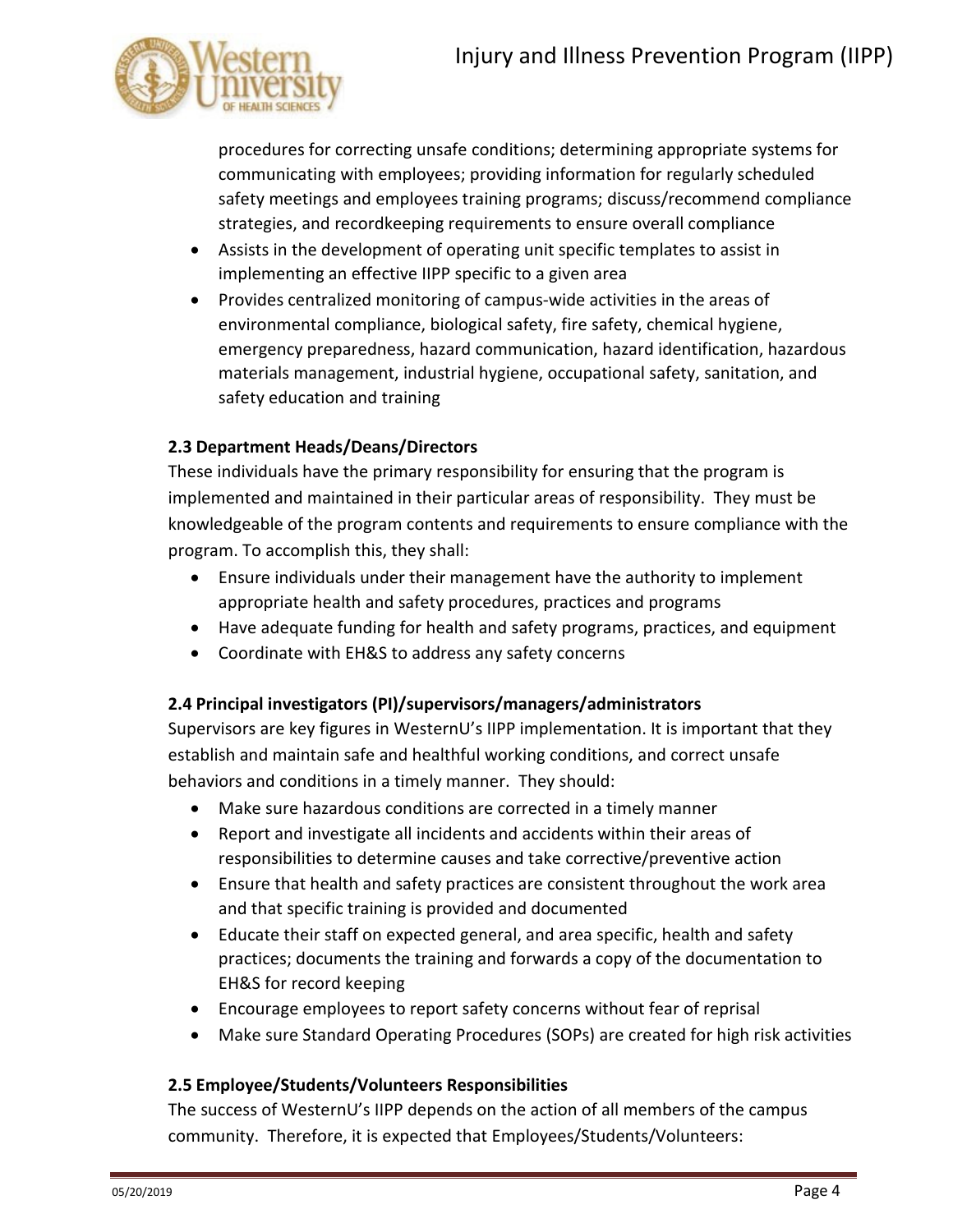

- Perform their assigned job functions in a safe and healthful manner
- Complete all EH&S required generic and operating unit-specific training
- Participate in all Safety meetings for their work group
- Follow established safe practices in the laboratory, classroom and/or workplace
- Use engineering controls and personal protective equipment when required
- Adhere to all health and safety-related signs, posters, warning signals, and directions
- Become familiar with building emergency evacuation plans and assembly areas
- Promptly report work-related injuries or illnesses, incidents (e.g., spills, "near misses") potential hazards, and unsafe work practices to EH&S
- Cooperate and assist as necessary in accident and incident investigations

### **2.6 Third Parties (i.e. Vendors, Consultants, Contractors, etc.)**

Third parties are responsible for complying with EH&S policies, procedures and programs that apply to their activities at WesternU. These requirements may include completing WesternU safety training.

### **2.7 Building Safety Coordinators (BSC)**

BSC have the primary responsibility for evacuating buildings in the event of a major emergency. In the event of an evacuation, BSC will establish control at their designated assembly area and begin the process of employee and guest accountability. The BSC will have good working knowledge of evacuation procedures and the University Emergency Response Plan. This will be accomplished through quarterly training sessions, conducted by EH&S and Campus Security.

#### **2.8 Risk Management**

To help support the university's IIPP, Risk Management is responsible for:

- Investigating all reported injuries and losses to determine the cause so as to prevent recurrence
- Coordinating, reporting, managing and maintaining records of non-occupational liability, and submit insurance claims when indicated
- Providing risk management information, education, and services to university departments

# **3. Compliance**

WesternU strives to ensure that all employees comply with safe and healthy work practices. Managers, supervisors and responsible persons in the work unit, are responsible for establishing and maintaining sound health and safety practices. To ensure compliance, the following procedures will be implemented by managers and supervisors: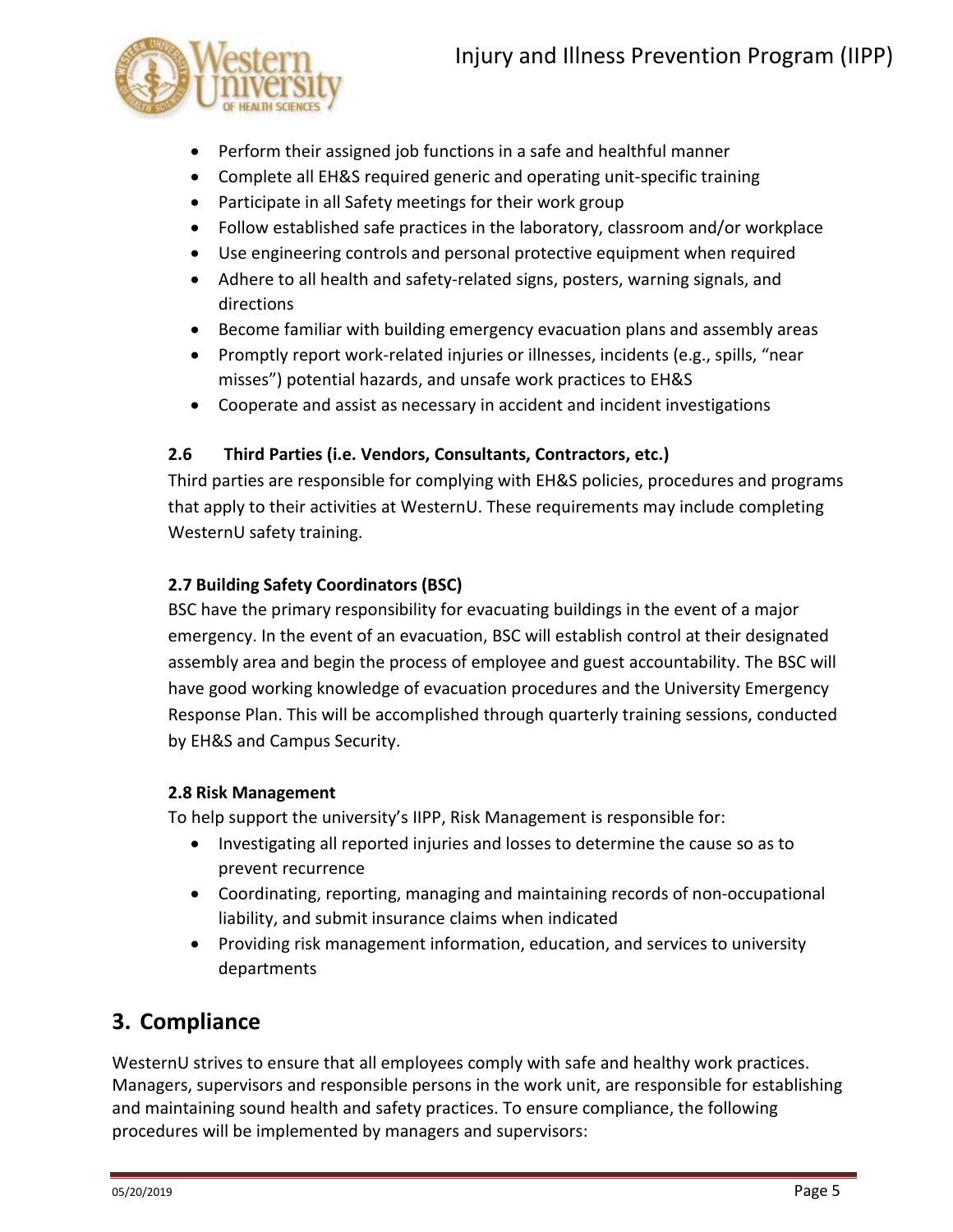

- Inform all employees of the provisions of this IIPP
- Evaluate the performance of their job duties in a manner that demonstrates awareness of the requirements to ensure the health and safety of the work area
- Recognize employees for following safe and healthful work practices
- Encourage employees to participate in training, and retraining, as necessary or required
- Take disciplinary action, as appropriate with employees for failure to follow safe and healthful work practices
- Participate in completing annual Hazard Assessments & Corrections or surveys, if indicated
- Report a safety concern to EH&S

### **3.1 Disciplinary Action**

All employees, including all levels of management, will be held accountable for obeying site health and safety rules. Allegations involving individuals deemed to have violated health and safety rules will be referred to Human Resources for review. If indicated, disciplinary action will be instituted in accordance with WesternU's Human Resources policies and procedures.

Visitors, including third parties, who violate health and safety rules and procedures, may be removed from the site and/or campus.

### **4. Communication**

WesternU communicates in a form that is readily understandable and accessible to all employees on matters pertaining to occupational health and safety. Methods used to communicate include:

- New employee orientation, including a discussion of health and safety policies and procedures.
- Review of our IIPP
- Training Programs
- Regularly scheduled safety committee meetings
- Participation in research compliance panels
- Anonymous and confidential hazard reporting
- Posted and distributed health and safety information
- A system for workers to anonymously inform management about workplace hazards

WesternU employees should not suffer any type of reprimand, discipline, or punishment as a result of reporting a safety hazard or concern. Management encourages employees' involvement and devises appropriate recognition for outstanding employee participation.

# **5. Hazard Identification and Evaluation**

WesternU has procedures for identifying and evaluating workplace hazards, such as chemical inventory of laboratories, and scheduled periodic inspections to identify unsafe conditions and work practices. EH&S and University Compliance conducts periodic Research Lab and Building Safety Surveys, including routine radiation safety monitoring and biological safety inspections.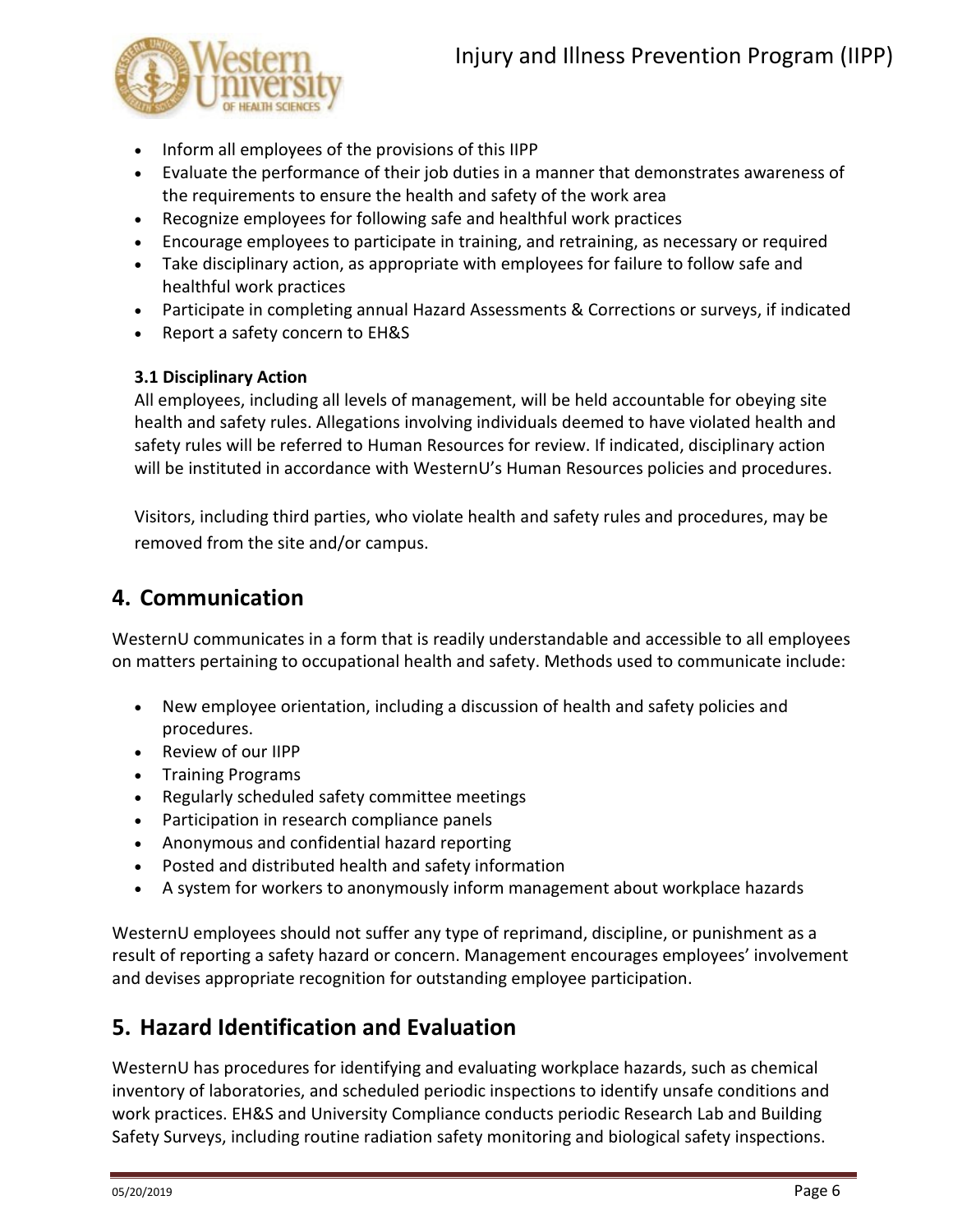

Representatives from each work area are asked to complete annual Hazard Assessments for their work unit and submit the report to EH&S for review. Results of the hazard identification and hazard assessment are used to determine the types of health and safety practices needed. This information is relayed to the manager of the work area to implement and maintain.

# **6. Accident Reporting/Investigation**

If an employee sustains a work-related injury, the employee or a co-worker will immediately notify the supervisor and the Office of Human Resources of the incident. Dial 911 if prompt medical treatment is needed. The employee or their supervisor will complete [WesternU Incident](https://webapp.westernu.edu/incident_report/)  [Report](https://webapp.westernu.edu/incident_report/) . If the date and time of the injury or illness cannot be determined, such as an injury caused by cumulative or repeated stress, the date of the last time the employee worked should be entered on the form.

Any person who observes or causes damage to property or equipment will immediately report such damage to a supervisor.

### **6.1 Injury to Visitors**

Injuries sustained by visitors while on campus or at a facility that WesternU controls must be reported to the Director of Risk Management via completing a WesternU Incident [Report.](https://webapp.westernu.edu/incident_report/) Injured visitors will be immediately provided medical treatment, if necessary. The causes of injuries to visitors will be investigated through the same processes as for an employee accident investigation.

#### **6.2 Near-Miss Incidents**

"Close calls" or "near-misses" must be reported to EH&S. This information can identify unhealthy or unsafe procedures or conditions that would require immediate corrective action to eliminate the hazard and avoid possible injury in the future.

#### **6.3 Investigations**

As part of completing the [WesternU Incident Report](https://webapp.westernu.edu/incident_report/) , the employee and supervisor should work together to determine the cause of the incident and to ensure that appropriate follow-up, hazard communication, and hazard correction has occurred.

EH&S and Risk Management review the WesternU Incident Reports. Incident Report investigations are documented and filed with the appropriate department, e.g., EH&S, Risk Management and Human Resources.

### **7. Hazard Correction**

Unsafe or unhealthful work conditions, practices, or procedures are corrected in a timely manner based on the severity of the hazards and available university funds. For serious hazards that pose an immediate threat to life, health, or safety, immediate action will be taken to mitigate the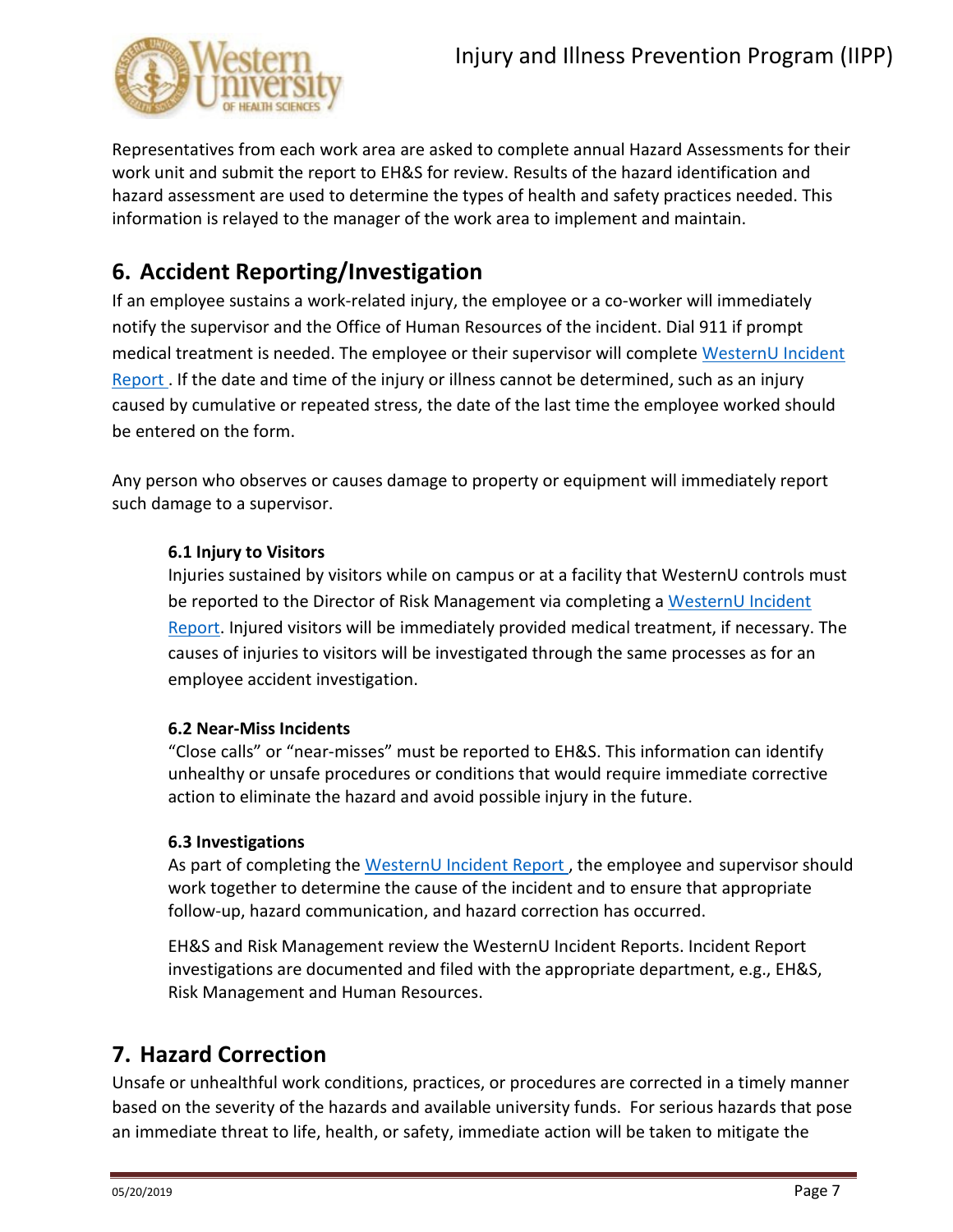

hazard. The Supervisor/Principal Investigator, department head(s), EH&S, Risk Management, and all affected employees will be notified of the hazard. If the hazard cannot be immediately abated, all personnel will be removed from the affected area. Access to the area will be controlled until the safety of personnel can be assured.

## **8. Training and Instruction**

Training is provided to each employee, including managers and supervisors, with regard to general safety procedures and to any hazards specific to an employee's job.

### **8.1 Training and instruction will be provided:**

- When new employees are hired
- When existing employees are reassigned to jobs for which they have not received prior safety training
- Whenever new substances, procedures, processes, equipment, or facilities are introduced and represent a new hazard
- When WesternU is aware of a new or previously unrecognized hazard
- To supervisors concerning all hazards to which employees under their direct supervision may be exposed
- To employees concerning hazards specific to their job assignment(s)
- On a regular basis to reinforce existing health and safety procedures

#### **8.2 General job health and safety training will include:**

- Implementation and maintenance of this IIPP
- Emergency response and fire prevention plan
- Provisions for medical services and/or first aid, including emergency procedures
- Prevention of musculoskeletal disorders, including proper lifting techniques
- Proper housekeeping, such as keeping stairways and aisles clear, work areas neat and orderly, and promptly cleaning up spills
- Prohibiting horseplay, scuffling, or other acts that tend to adversely influence safety
- Proper storage to prevent stacking goods in an unstable manner and storing goods against doors, exits, fire extinguishing equipment, and electrical panels
- The proper reporting of hazards and accidents to supervisors
- Hazard communication, including worker awareness of potential chemical hazards and proper labeling of containers
- Proper storage and handling of toxic and hazardous substances, including prohibiting eating or storing food and beverages in areas where they can become contaminated

In addition, EH&S will provide specific instructions and training to all workers regarding the hazards that are unique to their job assignments, including wearing and caring for PPE, if required for the job.

Training records can be directly requested from the department by EH&S.